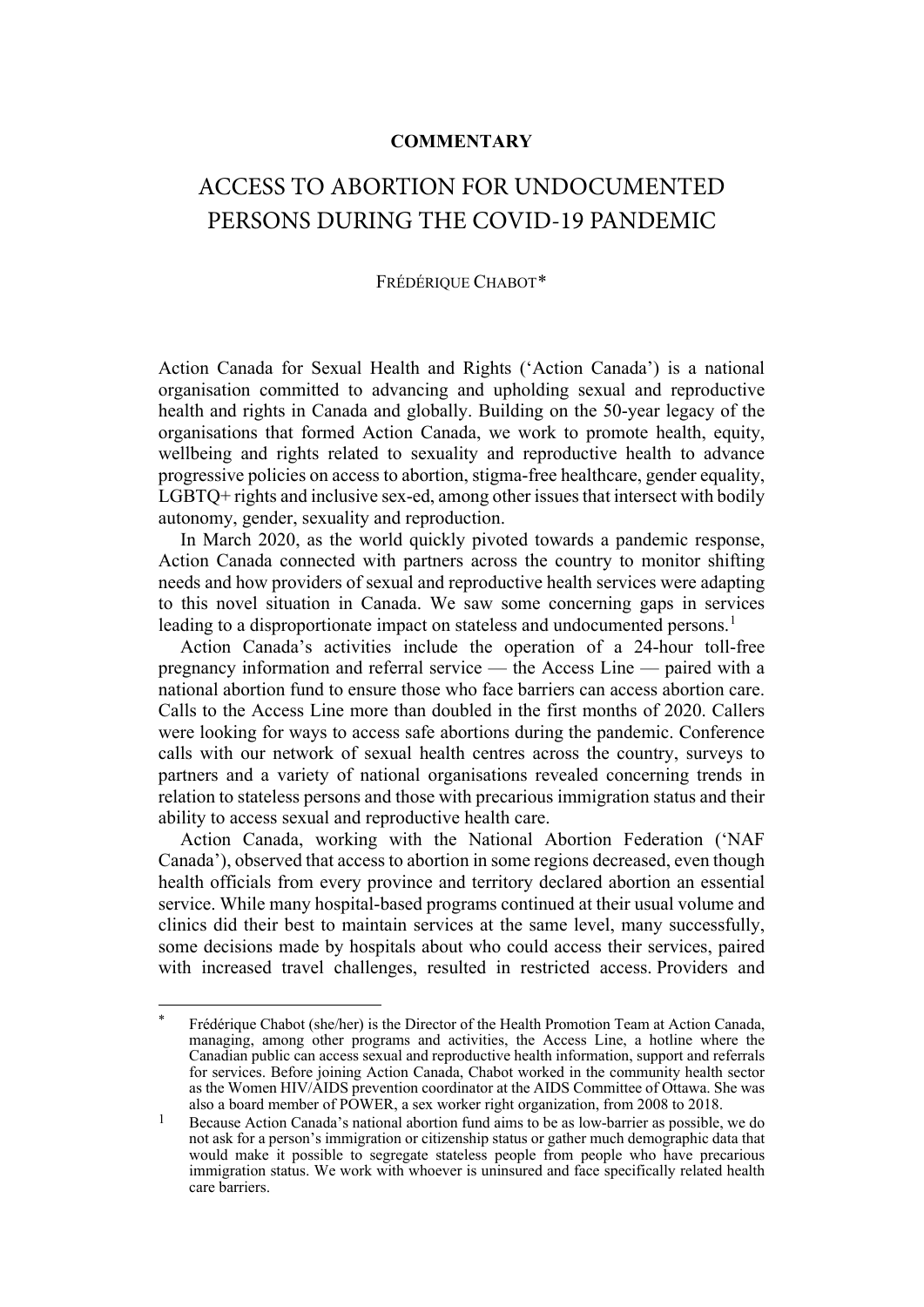activists were concerned about access to abortion beyond the first trimester as it often requires further travel for anyone residing outside of urban centres where abortion care is available. For example, bus routes were cancelled, flights cancelled and provinces closed their borders. Further, traditionally Action Canada assists persons in finding care outside of Canada, most notably in the United States, where care is not available in Canada. While not everyone is impacted to the same degree, depending on their social, financial and geographic positioning, these barriers were experienced disproportionately by those with precarious immigration status. For stateless and migrant persons with precarious status, accessing alternative care across the border was not a viable option.

A significant percentage of those supported more fulsomely by Action Canada are individuals requiring abortion care beyond what is available in Canada. This currently requires travel to the United States, although it is an insured service in Canada. This means we really get to know the needs and barriers faced by people who need those services. Prior to the pandemic, Action Canada and NAF Canada used its funds to support access in Canada by paying procedure fees and creating partnerships with a network of health care providers who were willing and able to see undocumented patients who needed abortions. Since the pandemic, of those who ended up unable to access abortion at all, the majority were undocumented individuals. While most Canadian citizens who saw doors close in front of them had the option of travelling to the United States, despite the difficulty of such a journey, undocumented and uninsured individuals faced the harshest challenges in accessing health care during this pandemic. For those who could access care, their ability to pay their procedure fees depended on the joint capacity of two non-profit organisations with donation-based funds. The fact that so many individuals in Canada depend on charities to access abortion care, which is deemed essential under the *Canada Health Act*, underlines the inadequacy of existing government programs and a failure to comply with international human rights law.[2](#page-1-0)

Across populations, the main barrier to abortion care is financial as people have to pay for travel and accommodations to access a point of service or because they have to pay procedure fees out of pocket. With this in mind, it is important to note that, while many people in Canada lost their income during the pandemic, the majority, including some non-citizens, would have been able to access Canada's recovery benefits such as the Canada Recovery Benefit, which could mitigate such a barrier.[3](#page-1-1) That said, people without a Social Insurance Number were denied financial aid at a time when businesses shut down, jobs disappeared and entire sectors of the economy slowed down, leaving many without any financial resources.[4](#page-1-2) Job sectors that disproportionately employ migrant workers and those with tenuous immigration status, including accommodation, caregiving, food service and retail, were among the hardest hit by the pandemic.<sup>[5](#page-1-3)</sup>

One solution to the inability to or the delay in accessing abortion care is medication abortion. In July 2015, Health Canada approved the abortion pill Mifegymiso, the World Health Organization's gold standard for medication

<span id="page-1-1"></span>

<span id="page-1-0"></span><sup>2</sup> *Canada Health Act,* RSC 1985 c C-6, s 9. 3 'Canada Recovery Benefit', *Government of Canada* (Web Page, 15 April 2021) <https://www.canada.ca/en/revenue-agency/services/benefits/recovery-benefit/crb-whoapply.html>.

<span id="page-1-3"></span><span id="page-1-2"></span> $rac{4}{5}$  ibid.

<sup>5</sup> 'COVID-19 in Canada: A Six-month Update on Social and Economic Impacts', *Statistics Canada* (Web Page, 20 October 2020) <https://www150.statcan.gc.ca/n1/pub/11-631-x/11-631-x2020003-eng.htm>.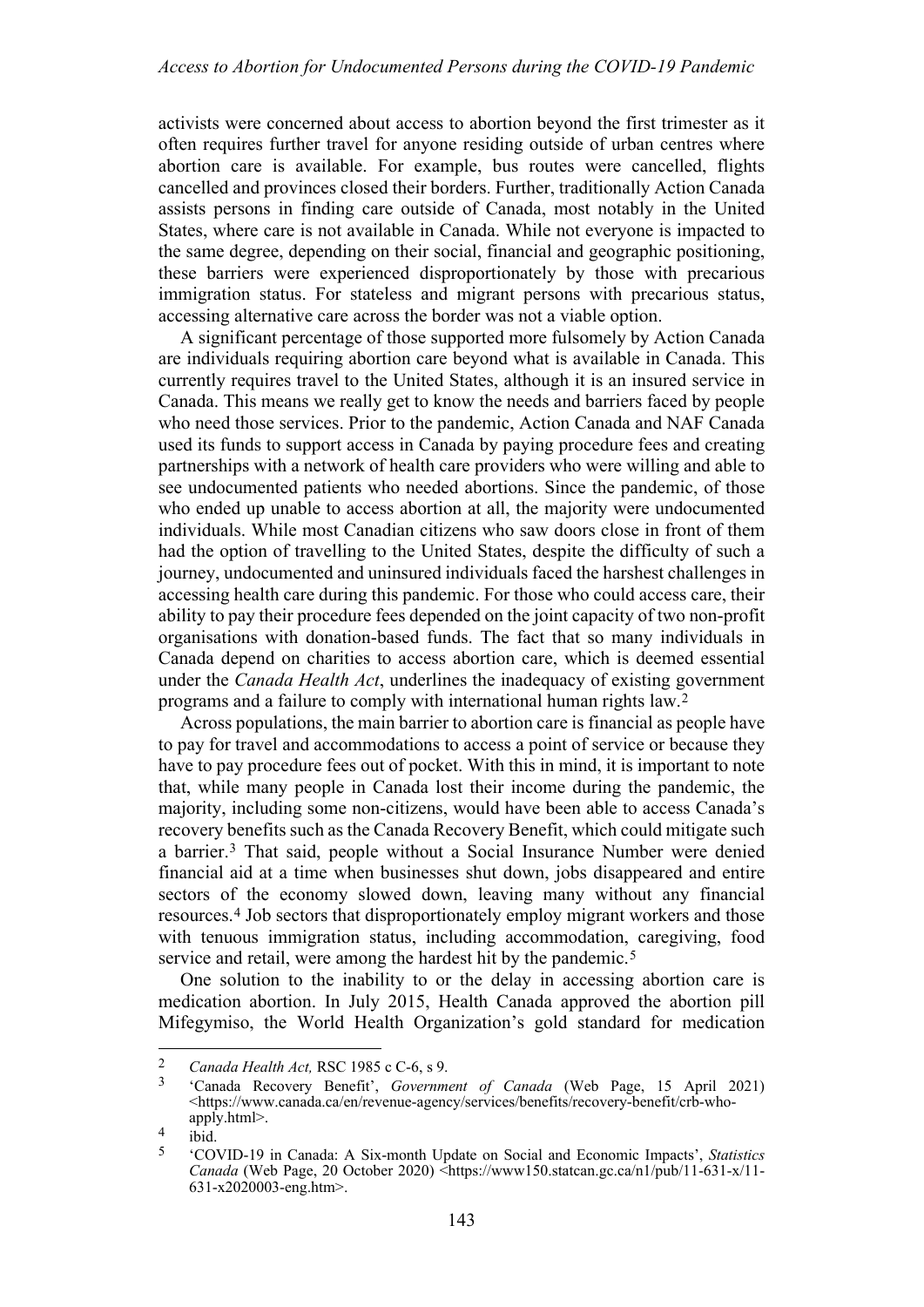abortion.[6](#page-2-0) Making it available to people in Canada was an important step in addressing historical gaps in access to abortion outside of urban centres, as it can be offered by primary care providers like family doctors, nurse practitioners and midwives. In real terms, widely available medical abortion improves access by allowing individuals to access abortion care earlier in their pregnancy, reducing the number of pregnancies carried to a more advanced gestation, when seeking abortion care becomes more logistically and financially complicated (ie, having to travel further, having to cross borders, needing to take more time off work, child/eldercare, etc). However, for undocumented people, the potential of medical abortion is largely out of reach since access to this care depends on having a health card and/or the ability to pay for clinical fees out of pocket and/or travel. Further, if the closest place or only place to access this medication is in the United States, for example, this requires the crossing of an international border, which means having documentation is essential. The price tag for Mifegymiso hovers between CAN300 and CAN450 for a dose.[7](#page-2-1) When combined with additional clinical, diagnostic and doctors' fees, the price can be upwards of CAN1,000 per patient.<sup>[8](#page-2-2)</sup> Programs that cover health fees associated with abortion care for undocumented individuals are few and far in between. While COVID-19 benefitted the majority, through accelerated access to medication abortion care through low-touch or notouch telemedicine appointments, undocumented people were not equally benefitted.

We noted some other concerning trends regarding surgical abortion and abortion care later in pregnancy. In the early months of the pandemic, hospitals that usually saw patients from all over Canada because they offer later abortion care closed their doors to patients outside of their province or their health region because of COVID-19 restrictions.[9](#page-2-3) This meant that people had to access abortion care in the United States earlier on during their pregnancy as centres who offered later care were effectively not open to the public anymore. For example, people would typically travel to cities like London, Ontario or Vancouver, British Columbia, for abortion care later in pregnancy. Due to restrictions on interprovincial travel, people who required abortion later in pregnancy, who lived in Nova Scotia or Manitoba, for example, had to travel to Colorado or Washington.

Having to travel to the United States can be an unmanageable obstacle when a person is precariously housed, does not have a cell phone, has a criminal record, struggles with mental health issues or substance use issues, has a complex health history, is a victim of domestic violence or reproductive coercion, faces constant emergencies due to poverty, has intellectual or cognitive disabilities, has poor executive function or is underage. Even those able to travel to the United States during the pandemic had to contend with new requirements. These included a

<span id="page-2-0"></span><sup>6</sup> World Health Organization, *Safe Abortion: Technical and Policy Guidance for Health Systems* (2<sup>nd</sup> ed, 2012), 3. See also 'FAQ: The Abortion Pill Mifegymiso', *Action Canada for Sexual Health* & *Rights* (Web Page, 4 June 2019) *Sexual Health & Rights* (Web Page, 4 June 2019) [<https://www.actioncanadashr.org/resources/factsheets-guidelines/2019-04-06-faq-abortion](https://www.actioncanadashr.org/resources/factsheets-guidelines/2019-04-06-faq-abortion-pill-mifegymiso)[pill-mifegymiso>](https://www.actioncanadashr.org/resources/factsheets-guidelines/2019-04-06-faq-abortion-pill-mifegymiso).

<span id="page-2-1"></span><sup>7</sup> Canadian Agency for Drugs and Technologies in Health, *Pharmacoeconomic Review Report: Mifepristone and Misoprostol (Mifegymiso)* (2017) Appendix 1 Table 5.

<span id="page-2-2"></span><sup>8</sup> See, eg, 'Abortion', *Centre De Santé Des Femmes De Montréal* (Web Page) <http://www.csfmontreal.qc.ca/wp/en/services/abortion/>.

<span id="page-2-3"></span><sup>&</sup>lt;sup>9</sup> This proposition is predominately based on the author's own observations. See also 'Further Reductions in Non-urgent and Emergent Care at London Health Sciences Centre', *London Health Sciences Centre* (Web Page, 29 March 2020) <https://www.lhsc.on.ca/furtherreductions-in-non-urgent-and-emergent-care-at-london-health-sciences-centre>.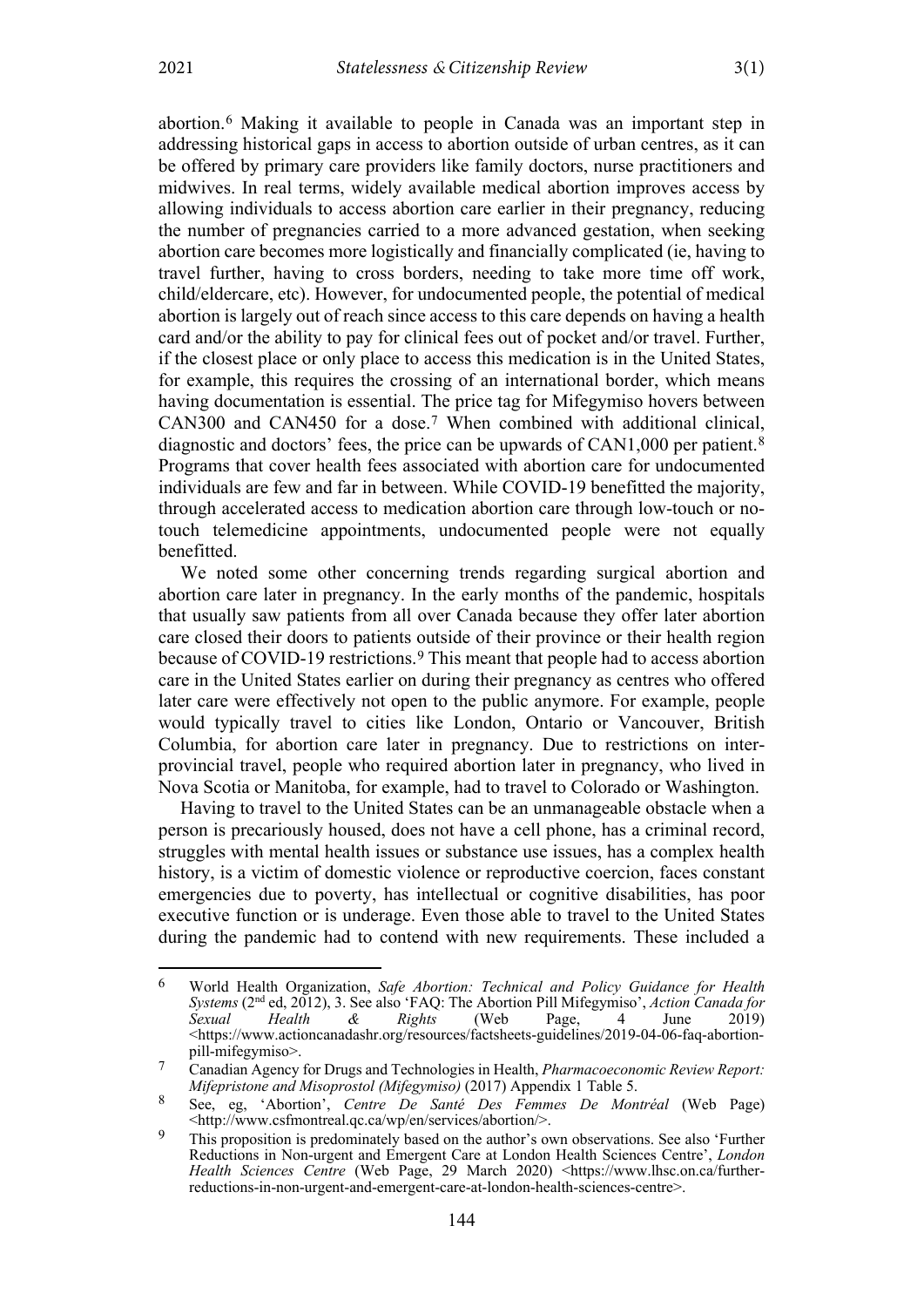mandatory letter from their health care provider stating they are accessing essential health care so they could cross the border (and being at the mercy of border agents' goodwill), mandatory COVID-19 testing before boarding flights, the cancelling and rebooking of flights, lockdowns and quarantine requirements.[10](#page-3-0)

For someone who does not have Canadian citizenship and/or a passport that enables travel to the United States, it is a dead end. Likewise, for those whose visas have expired due to extended stays in Canada during the pandemic, they are unable to cross into the United States for fear of deportation and/or being unable to reunite with their family when they return to Canada.

As a society, we do not often appreciate why abortion seekers need access to care in the second and third trimester. We know one of the main reasons that people need care later in pregnancy is because struggled to access care in the first place. This is one reason why undocumented people and those in precarious immigration situations are a group of people we often support accessing later abortion care. Many of them do not know where to go for an abortion as they are not connected to health care services, face waiting period before they can access health insurance because of immigration policies and provincial health coverage eligibility requirements, need time to collect money to pay for the abortion out of pocket or for travel to a point of service, are afraid of seeking health care because of their immigration status or statelessness, are fearful of deportation should they engage with the health system, experience linguistic barriers or experience restriction on their movement from employers or sponsors for numerous reasons. This means that many people who are already in extremely vulnerable situations find themselves more likely to face complex barriers in accessing an abortion.

This is without considering the difficulty in accessing culturally safe and relevant abortion services and protecting confidentiality. For undocumented individuals whose primary language is not English, language barriers and a lack of translation/interpretation resources within health care settings often result in complex situations where communication is hindered. This makes creating an appointment, coordinating financial support, establishing informed consent and communicating about the procedure and aftercare incredibly difficult and time intensive. When hospital or clinic-based interpretation services are not available, community-based interpreters are sought.<sup>[11](#page-3-1)</sup> However, in many cases, this can jeopardize the patient's anonymity or confidentiality as members of their potentially small communities may be engaged to provide interpretation services. Likewise, since the majority of providers require patients to have a support person on the day of their procedure, undocumented individuals may have less access to supportive networks or communities depending on their situation, and this may pose a significant barrier. Where possible, doula collectives meet this need, but are often only accessible in large urban centres.

<span id="page-3-0"></span><sup>10</sup> 'COVID-19 Information — Canada', *US Embassy & Consulates in Canada* (Web Page, 13 July 2021) [<https://ca.usembassy.gov/covid-19-information-canada-3/>](https://ca.usembassy.gov/covid-19-information-canada-3/); Loprespub, 'The COVID-19 Pandemic and Air Ticket Reimbursements', *Hillnotes* (Web Page, 15 April 2021) <https://hillnotes.ca/2021/04/15/the-covid-19-pandemic-and-air-ticket-reimbursements/>; 'Fact Sheet: DHS Measures on the Border to Limit the Further Spread of Coronavirus', *US Homeland* <https://www.dhs.gov/news/2020/10/19/fact-sheet-dhs-measures-border-limit-furtherspread-coronavirus>.

<span id="page-3-1"></span><sup>11</sup> Anjum Sultana et al, *Language Interpretation Services in Health Care Settings in the GTA* (Wellesley Institute  $2018$ ) 5, 11.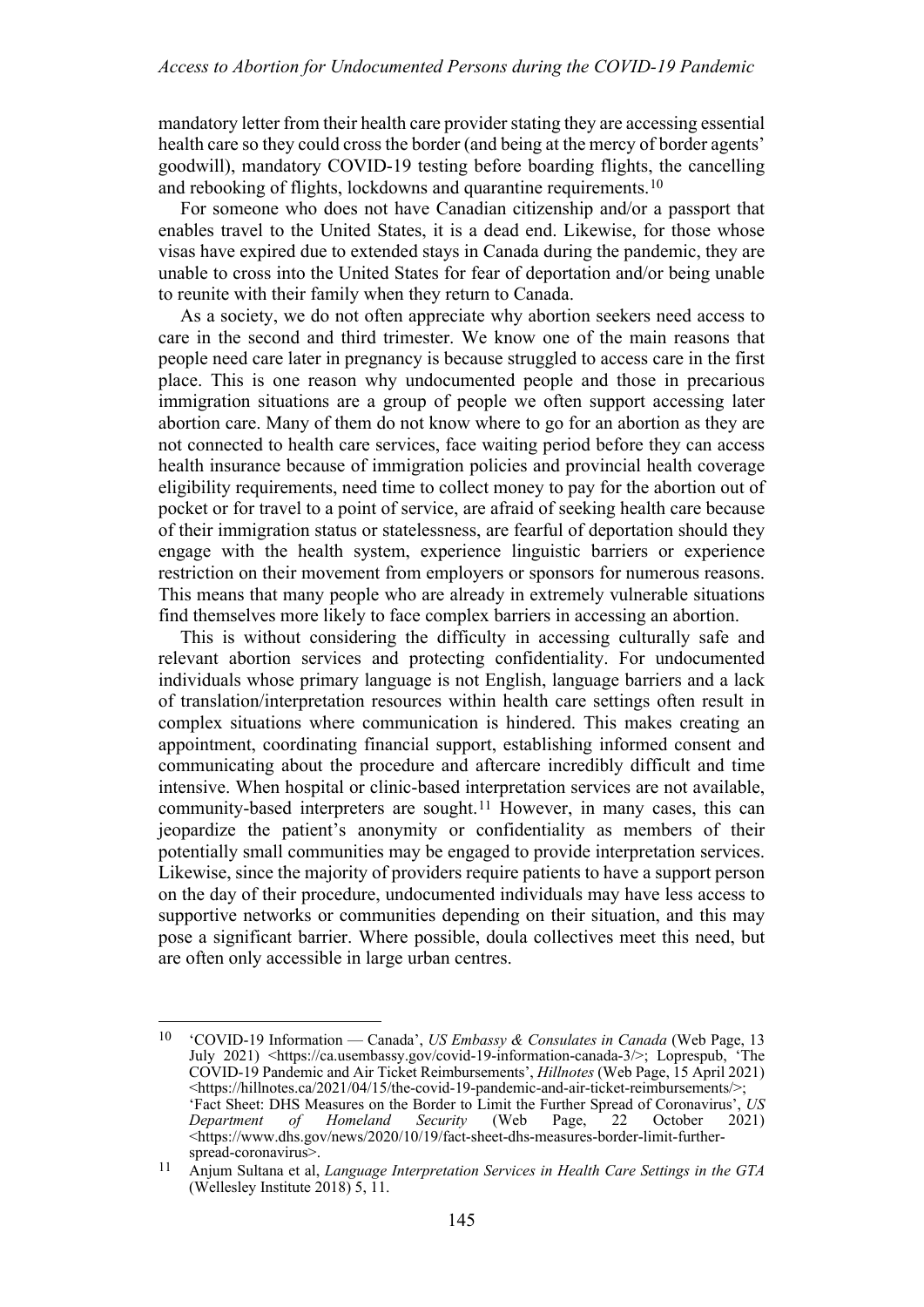Health is a fundamental human right.<sup>[12](#page-4-0)</sup> Governments, as duty bearers, are required to ensure that abortion care, as part of the right to health, is available, accessible, accepted and of quality. Despite this, governments routinely deny and violate the right to health, particularly for individuals without immigration status or documentation. This is particularly jarring in Canada, a high-income country with universal health care maintains vital segments of its economy through undocumented labour.[13](#page-4-1) There are no federal or provincial health care policies which legally provide undocumented migrants, including stateless individuals, with a right to access healthcare.

Being denied an abortion, unsurprisingly, has a serious impact on individuals. One study, which involved research conducted over 10 years on approximately 1,000 women who had or were denied abortions, tracked the impact on mental, physical and economic health.[14](#page-4-2) Although the primary focus of the study was on women's experiences, they also gathered information about the health and development of the children born from women who had sought abortions and were denied. This study found that those denied a wanted abortion are four times more likely to live in poverty than those who accessed care. In addition, women who are denied abortions are more likely to: experience serious complications during their pregnancy including eclampsia and death, stay tied to abusive partners, suffer anxiety and loss of self-esteem in the short term after being denied abortion, lack aspirational life plans for the coming year, have weaker maternal bonds with their children and raise children without supports from other adults, among other outcomes.[15](#page-4-3) This study does not speak to the further challenges faced by stateless people and migrant with precarious statuses.

When government and health system policies restrict or fail to ensure the accessibility of abortion, people can be compelled to resort to clandestine, unsafe abortions, particularly those who cannot afford to travel or seek private care. Restricted access to abortion does not stop abortions, it just makes abortion less safe.[16](#page-4-4) In Canada, when we consider that during the pandemic, the vast majority of people who were denied an abortion were undocumented or had precarious immigration status, we are led to assume that some of them sought to self-manage their abortions without the support of health care providers.[17](#page-4-5)

One year later, Action Canada is resolute in its commitment to connecting the dots between sexual and reproductive rights and the struggles of migrant, undocumented and stateless people. In Canada, we cannot advocate for improved access to a comprehensive package of sexual health services, including abortion, without centring the challenges experienced by those most impacted by laws, policies and practices that erect barriers to health care. Action Canada and NAF Canada continue to work with health care providers and institutions to create

<span id="page-4-0"></span><sup>12</sup> *Universal Declaration of Human Rights*, GA Res 217A (III), UN GAOR, UN Doc A/810 (10 December 1948) art 25.

<span id="page-4-1"></span><sup>&</sup>lt;sup>13</sup> Krista Hessey, "Everyone is at Risk": Migrants and Undocumented Workers Need the COVID-19 Vaccine Too', *Global News* (online, 21 June 2021) COVID-19 Vaccine Too', *Global News* (online, 21 June 2021) <https://globalnews.ca/news/7706181/covid-19-vaccine-migrants-undocumented-workers/>.

<span id="page-4-2"></span><sup>14</sup> Sarah Miller, Laura R Wherry and Diana Greene Foster, 'What Happens after an Abortion Denial? A Review of Results from the Turnaway Study' (2020) 110 AEA Papers and Proceedings.

<span id="page-4-3"></span> $\frac{15}{16}$  ibid.

<span id="page-4-4"></span><sup>16</sup> 'Preventing Unsafe Abortion' *World Health Organization* (Web Page, 25 September 2020), [<https://www.who.int/news-room/fact-sheets/detail/preventing-unsafe-abortion>](https://www.who.int/news-room/fact-sheets/detail/preventing-unsafe-abortion).

<span id="page-4-5"></span><sup>&</sup>lt;sup>17</sup> This proposition is based on the author's own observations.